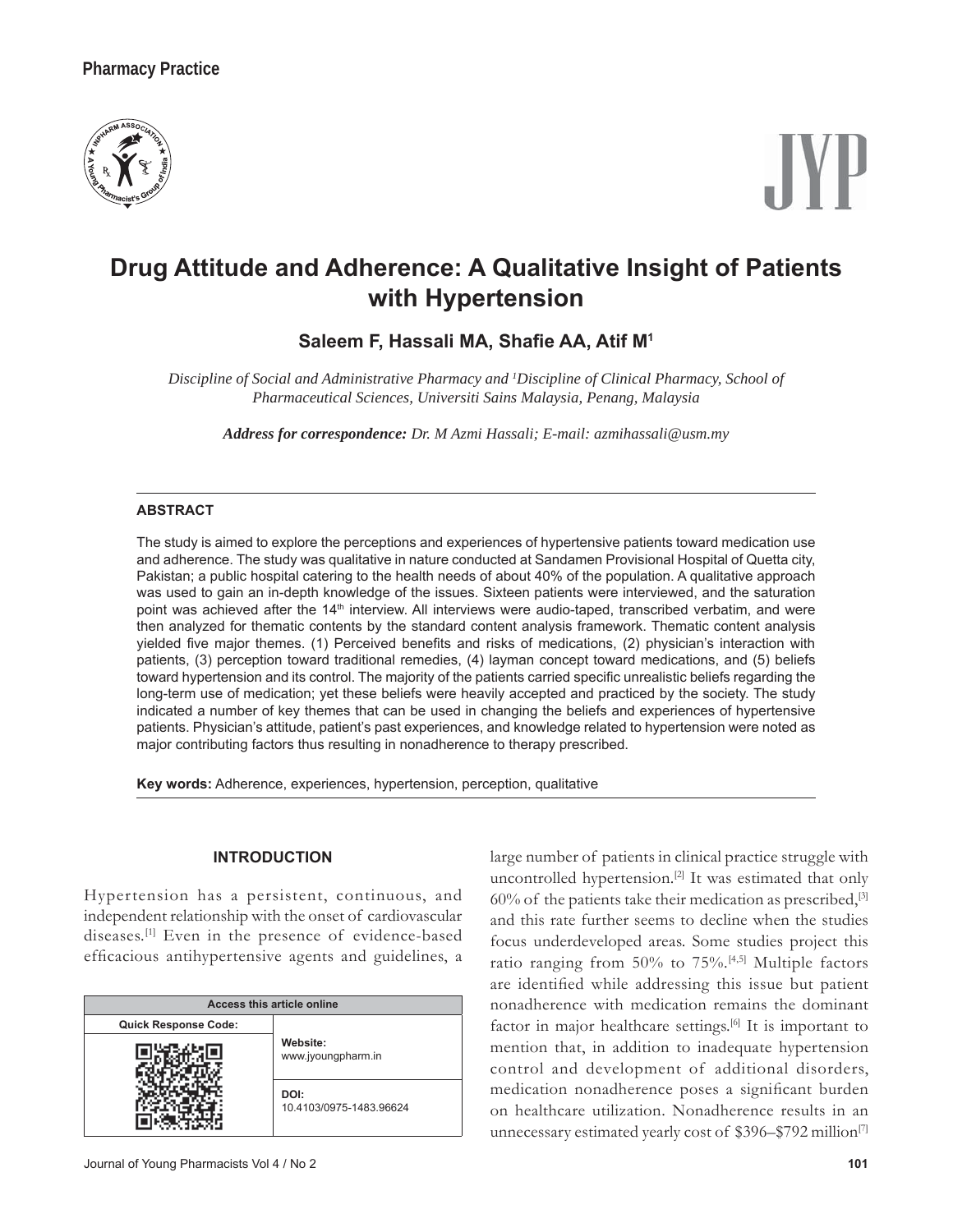whereas in between one-third and two-third of all medication-related hospital admissions were also attributed to nonadherence.<sup>[8,9]</sup> This has promoted an interest in using social cognition theories to predict, measure, and understand adherence.<sup>[10]</sup> Patients' low adherence to medical treatment is seriously undercutting the benefits of medical care, especially in the case of chronic illness and prescribed self-administered medication.

The World Health Organization (WHO) defines adherence as "the extent to which a person's behavior-taking medication, following a diet and/or executing lifestyle changes, corresponds with agreed recommendations from a health care provider''.[11] Adherence is a multifactorial phenomenon and varies from population to population.<sup>[12,13]</sup> Factors such as age, gender, socioeconomic status and level of disease severity,<sup>[14]</sup> complexity of prescribed medications, <a>[15]</a> societal acceptance,<a>[16]</a> poor patientrelated relationship, cost, forgetfulness,[17] and presence of psychological problems<sup>[14]</sup> have all been shown to affect the adherence in various populations. Furthermore, the perception of a patient toward medications itself can play a relatively major impact.<sup>[18]</sup> Studies do reflect the authenticity of the concept as documented in developed countries<sup>[19,20]</sup> but in the context of developing countries sparse data are available and hence, Pakistan is not an exception.

The major population burden of the world is carried by Asia and thus the frequency of cardiovascular risk is also seen at the higher side.<sup>[21]</sup> Very poor degree of knowledge regarding hypertension is often reported when the South Asia comes into discussion.<sup>[22]</sup> Within this context, there is paucity of data about hypertension risk factors, management and treatment not only from major cities of Pakistan but also from tribal residencies with no formal education and having compromised access to healthcare facilities.

The patient's perspective on health and illness has always primarily been taken into account in adherence research, and it is important to explore the perception and understanding of patients for the advice given to them. The most prevalent factor affecting adherence seems to be patients' beliefs about medication and disease.<sup>[23]</sup> Therefore, to have an in-depth knowledge about hypertensive patient's perception and opinions related to hypertensive treatment and management in Pakistan, this study was undertaken. The study, therefore, highlighted hypertensive patients' perception and experiences about hypertension treatment and management.

# **MATERIALS AND METHODS**

# **Study design and settings**

A qualitative approach was used to gain an understanding of patients' perception and experience. The qualitative approach was used because it allows a flexible exploration of respondent's experiences.<sup>[24]</sup> It also helps to gain understanding of knowledge and coping strategies that quantitative research is unable to uncover, and covers the comprehensive scenario in the research field.<sup>[25,26]</sup> The study took place in Sandamen Provisional Hospital (SPH, public hospital) of Quetta city, Pakistan; a public hospital catering to the healthcare needs of about 40% of the population.

# **Patients**

# *Inclusion and exclusion criteria*

Patients aging 18 years and above, diagnosed with hypertension and ability to communicate in Urdu (national language of Pakistan), were approached for the study. Immigrants and pregnant ladies were excluded from the study.

Purposive sampling was conducted and the data were collected until saturation was reached and no new findings were drawn.[27] All patients were introduced to the nature of the research prior to the beginning of the interviews. Permission for conducting the interviews was obtained from the Medical Superintendent of the respective hospital. Written consent was also obtained from each of the respondents.

# **Study procedure and interview process**

A semi-structured interview guide was developed after an extensive literature review. Face and content validity of the guide was performed by experts of Discipline of social and administrative pharmacy, Universiti Sains, Malaysia. The guide was then translated into Urdu. An independent translator was approached for the translation. Interviews with patients were also conducted in Urdu. All interviews were audio-taped and transcribed verbatim by a professional transcriber. Transcripts were verified by the researcher for their accuracy by listening to the tapes. The finalized transcripts were then translated back into English by another independent translator. The first author then analyzed the transcripts line by line, which were read repeatedly and thematically analyzed for their contents.[28] Re-analysis of the themes and contents was done by the co-authors. Each interview lasted approximately 25–30 min.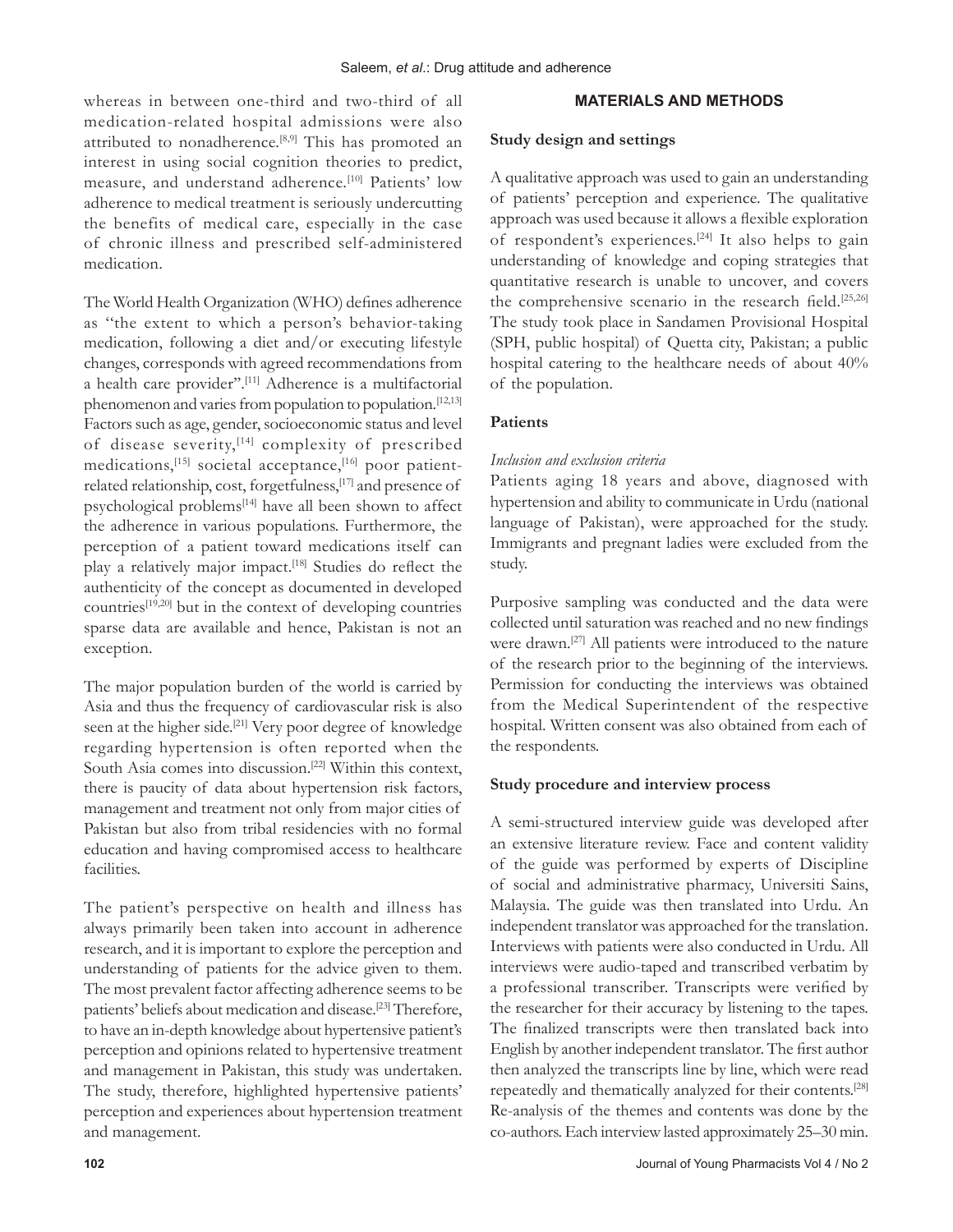To draw in-depth views, the patients were given freedom to express additional reviews and comments. Interviews mainly focused on the perception of patients toward antihypertensive agents, experiences with medications, nature of interaction with healthcare personnel and knowledge toward hypertension.

# **RESULTS**

Sixteen hypertensive patients (HP1-HP16) were interviewed. The saturation point was achieved at the 14<sup>th</sup> interview but the interviews were carried on till 16 to assure the emergence of no new themes. Ten patients were drawn from the urban area while six were recruited from the rural locality. Five patients had primary, eight had secondary while three had the bachelor level of education. The duration of hypertension ranged from 1 to 7 years with a mean age of 2.93 years. The number of total medications per day ranged from 1 to 4, with a mode of three medicines per day. Patients' demographic characteristics are summarized in Table 1. None of the patient had comorbid diseases. During the analysis, five major themes were identified: (1) perceived benefits and risk of medications, (2) physician interaction with patients, (3) perception toward traditional remedies, (4) layman concept toward medications, and (5) believes toward hypertension and its control.

| <b>Description</b>                   | $\boldsymbol{N}$ |
|--------------------------------------|------------------|
| <b>Sex</b>                           |                  |
| Male                                 | 12               |
| Female                               | 4                |
| Age (years)                          |                  |
| $25 - 34$                            | 3                |
| $35 - 44$                            | 10               |
| 45 and older                         | 3                |
| <b>Education</b> level               |                  |
| Primary                              | 5                |
| Secondary                            | 8                |
| Bachelor                             | 3                |
| Duration of disease                  |                  |
| $1-3$ years                          | 8                |
| 4-6 years                            | 6                |
| More than 6 years                    | $\overline{2}$   |
| Hypertension control                 |                  |
| Adequate (less than 140/80 mmHg)     | 10               |
| Non adequate (More than 140/80 mmHg) | 6                |
| Total number of medications          |                  |
| Two medications                      | $\overline{4}$   |
| Three medications                    | 9                |
| Four medications                     | 3                |
| Locality                             |                  |
| Urban                                | 10               |
| Rural                                | 6                |

#### Theme 1: Perceived benefits and risks of medications

In the interviews, patients were asked about their current medications and their perception about the treatment they are undergoing. The majority of the patients stated that medications have more adverse and unwanted effects as compared to the beneficial ones. Even those who did not had this perception believed that the long-term usage of medications can lead to additional physiological abnormalities in addition to the previous ones. Identical conclusion were also reported in studies in developed parts of the world.[29]

"*Yes*. *I do use medicines but after all they are chemicals and they do cause damage to body*. *Continuous use of medicines can cause liver and kidney problems and I do not want an additional disease that is why I limit my use of medicines*". *HP6*

"*My brother used medications for three months after an accident and then he developed gastric problems*. *Now he is always eating tablets or drinking syrup*. *He cannot eat as he wish and still complains about his stomach*. *It is all because of the medications he used so I avoid using medications as I do not want to be like him*". *HP11*

Some patients even stated that medicines are even poisonous in nature. It was observed that the concept of medications is taken inversely by the patients and in major cases they try to avoid using medication.

"*Medicines are all bad*; *they react when they go inside body so you should tell me why I should use a bad thing to correct something that is all ready bad?*" HP5

In addition, patients that were using medication quite frequently did express the fear of developing further complications. They admitted that due to the fear of medications being harmful in nature, they often skip a dose or two so they can avoid frequent exposure to medications.

"*When I use medicines for one week continuously*, *my taste becomes bitter*. *I don*'*t feel hungry and I become lazy*. *When I give a break in medication*, *I don*'*t feel such problems*. *These medicines are destroying my body and I am afraid that with hypertension soon I will have additional problems*." *HP4*

#### **Theme 2: Physician's interaction with the patient**

Regarding patients' views on the physicians' attitude, the majority of the patients stated that they were not satisfied with the way physicians deal with them. They indicated that they could not freely discuss their health status with the doctor. There was clear evidence that the patients did not have good relations with their physicians. It was also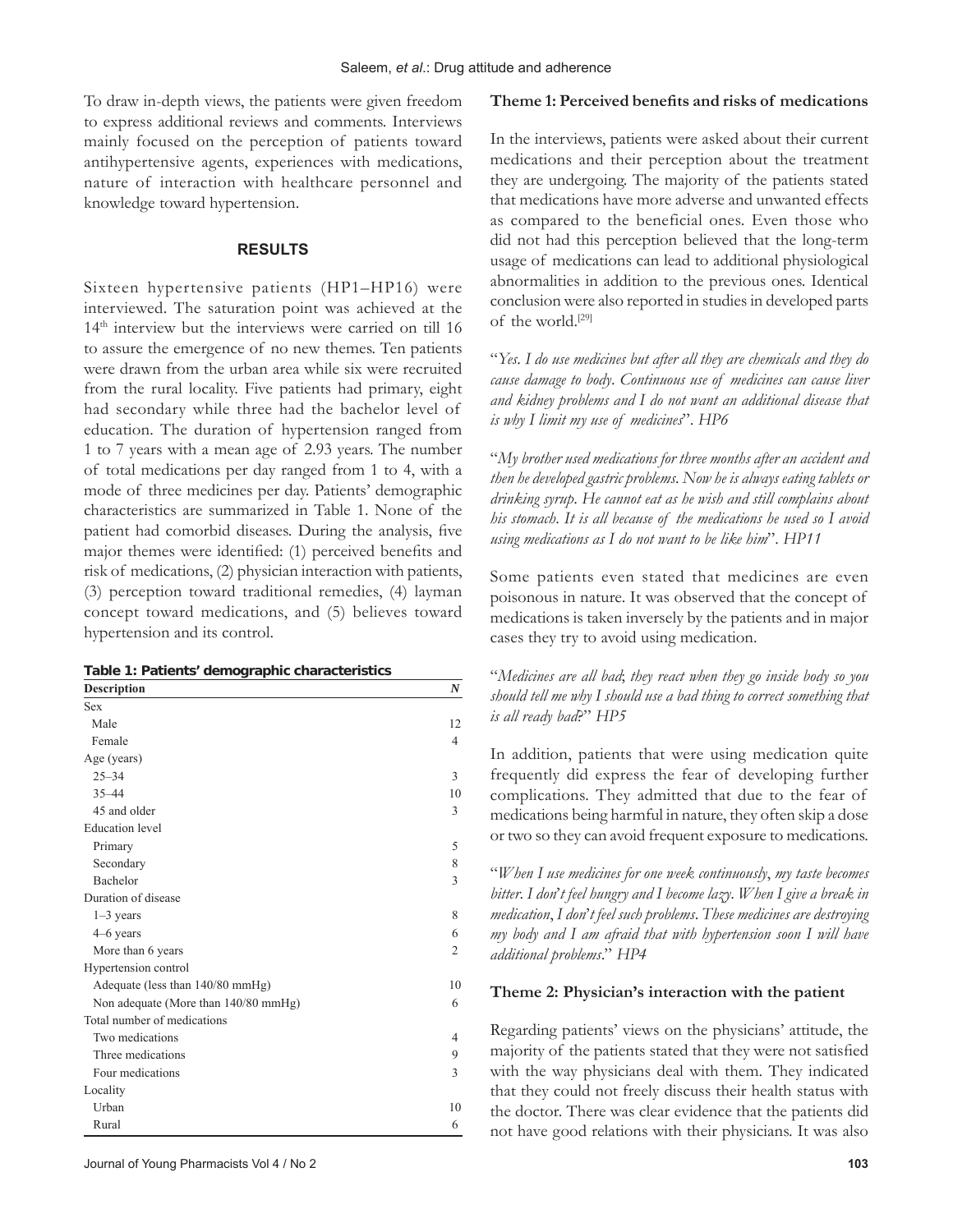## Saleem, *et al*.: Drug attitude and adherence

observed that the patients expected more knowledge from their physicians and the ability to talk about their concerns with healthcare professionals as reported in other studies.<sup>[30]</sup>

"*As soon I started using medications*, *I had some problems*. *I tried to call the doctor but he did not answer*. *I managed to reach him at night where he said* "*I don*'*t see patients at my home*". *Next day he changed my medicines yet again and charged me fee too and I still have the problem*. *I think he is testing medicines on me and I don*'*t like this attitude*". *HP5*

"*I went to a doctor where I waited for about 2 hours for my check up*. *The doctor took only about 3*–*4 minutes and charged me a huge fee*. *The medicine cost was in addition to it*. *He even did not listen completely to me*. *I am sure he is too busy making money so I did not use the medicines*". *HP14*

Patients emphasized the rude and nonfriendly behavior and attitude of physicians as one of the key reasons not to take medications. Patients also highlighted low level of interaction and minimum consultation time, a key problem faced during their visits to the physicians.

"*During my last four visits to my physician*, *he changed my medications thrice and was uncertain about my condition*. *At time he seemed to be rude too*. *I observed that he gave me the wrong medications so I quit going to physician and taking those medicines*". *HP9*

Patients who did not have such problems expressed their concern toward little and incomplete information from their physicians regarding hypertension and its treatment.

"*After my check up*, *the physician said to use these medicines and avoid salt*, *oil and stress*. *I already knew more than that*. *What would I have to do if some happens at home? What if my blood pressure is not control*" *What can I eat*, *drink*, *do and etc*" *He told me nothing and advised me nothing*". *HP6*

# **Theme 3: Perception toward traditional remedies**

Almost all the patients strongly supported the use of traditional remedies for the control of their condition and stated that only in the case of failure of these remedies they moved to the hospitals. There seemed to be a huge trend toward the use of traditional medications in society not only for hypertension but also a number of other problems too. The use of complementary and alternative medicine is not new and has been reported in a number of studies.[31,32]

"*I saw my parents treating me and other kids with herbs*, *home remedies*. *They said that natural products do not interfere with human body*. *I was brought up with the use of these things*. *Even* 

*for hypertension I try traditional products and only visit the doctor when I fell seriously ill*". *HP9*

"*Compare people living in the cities with us* (*rural*). *We are strong and heavily built because we are near to nature*. *We use different herbs and never rush to doctor*. *That is why we have high resistance against diseases*." *HP3*

"*Products that are bitter in taste do well to human body*. *Take example of garlic! It cleans blood and purifies brain. People in our area use a number of bitter herbs that keep them perfect*. *I stick to herbs and advice other too*". *HP7*

"*I do use medicines prescribed by my physician but at the same time I use some traditional remedies so I can avoid the side effects*. *My blood pressure was not controlled on medications alone but when I started traditional remedies along with the medications*, *I faced no problem*. *It is a good combination*". *HP10*

Religious beliefs also had a strong impact on the patients. The majority of patients stated that diseases can be cured with amulets, sacred water, and religious treatments.<sup>[33]</sup>

"*My father and forefathers used to go to the local spiritual healer for treatment*. *He usually gave some water*, *amulets and the disease normally eradicated within days*. *There is health in spiritual healing and almost all of our people prefer to go there and not to the doctor*". *HP8*

# **Theme 4: Layman concept toward medications**

This theme revealed most interesting ideas and it seemed that the general perception of patient toward medications is quite strange and totally different as compared to its general pharmacology. On the basis of these concepts, the patients hesitated to take medications continuously resulting as a major contributing factor toward nonadherence. Such conclusions were also reported in studies of the same nature.<sup>[19]</sup>

"*Medications are hot* (*warm*) *in nature*. *They enter the stomach and increase temperature which interferes with digestion*. *At the same time*, *body temperature rises too*. *The best thing is to avoid use of medications for long and if is too important medications should be used along with milk or cold water to avoid this problem*". *HP2*

"*I observed that people who started using medicines developed problems one after another. At first it is one tablet, then two and so on.* I am *sure these medications are made in such a way*. *Medications cure one problem and produce another*". *HP10*

Interestingly, patients were more in favor of parental products as compared to other dosage forms. A firm belief was seen regarding the efficacy of parental products and more satisfaction was seen toward intravenous (i.v.)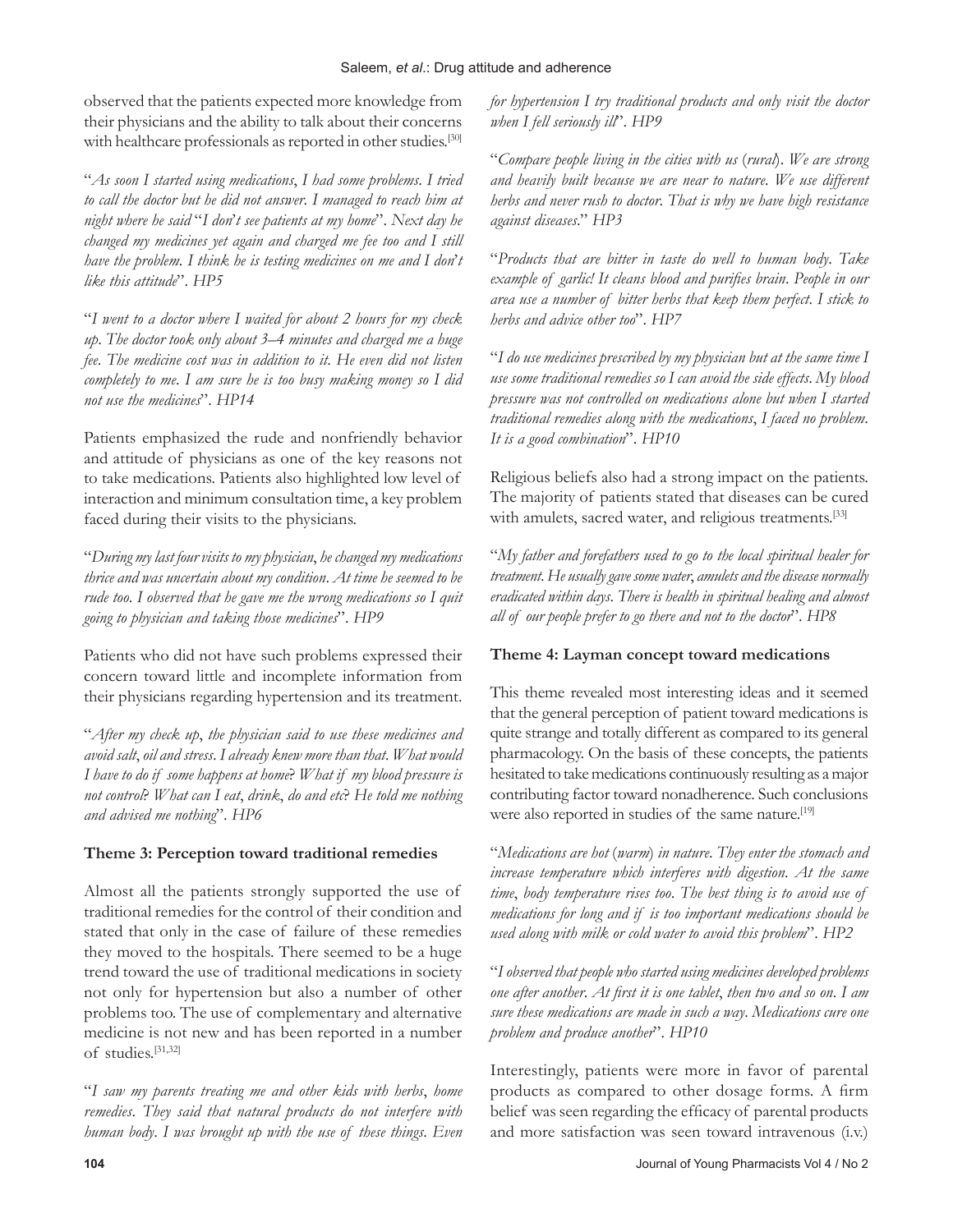preparations. This is a unique observation that was not reported in the studies before.

"*Tablets and syrups do nothing good to me*. *I force physicians to give me injections in blood*. *My temperature rises*, *my body stretch up and I feel good in just 10 minutes*. *The bigger the injection size*, *better it is*, *so that is why I trust injections and do not use tablets or syrups*". *HP4*

"*When I meet my doctor for blood pressure*, *he gave me tablets*. *I asked him that if he can replace them with injections but he denied*. *I am sure that tablets have no effect so I don*'*t take them as often*". *HP9*

# **Theme 5: Beliefs toward hypertension and its control**

Some patients had uncertainties about the treatment and management issue. One common concept that was perceived by the patients was regarding the difference between treatment and management of hypertension. Often at a controlled state the condition was taken as cured by patients and treatment was discontinued.

"*Whenever I move out with family*, *I feel relaxed and my blood pressure remains in controlled range*. *Even for days I do not take medicines and nothing happens*. *I think that it is the routine* (*activities*) *that controls my blood pressure and not the medications*". *HP6*

"*With medicines my blood pressure is controlled*. *So I normally stop taking my medications*. *Normally I quit for a week and then start again.* Why should I use medicines when I feel ok?" HP12

Some patients considered hypertension, an uncontrollable condition, and stated that it is useless to use medicines as there is no cure and it always become worse with time. This is conflicting to the data that is reported in earlier studies.<sup>[34]</sup>

"*I use medicines properly but when I feel sad*, *or I am doing some important work my blood pressure rises again*. *My doctor told me that if I use medications properly I won*'*t feel this*. *It means that this condition is not treatable and whatever I do*, *it will keep coming back*." *HP1*

"*My father had hypertension for 15 years*. *He was on strict diet plan and used his medication regularly*. *Even then his blood pressure was not controlled so as I see diet plans*, *walk*, *medication*, *etc*. *has no effect on hypertension*. *Once it develops*, *it is forever and you cannot do anything*". *HP8*

# **DISCUSSION**

This study highlighted the perception of Pakistani hypertensive patients regarding medication use in hypertension, which was not previously addressed. Medicines for hypertension and other cardio-related

disturbances are given out daily to a number of patients every day. The area that is often neglected by physicians is how the patient perceives and acts on the use of medication, or the problems they might experience.

The respondents were found stressed with medicines and had almost similar ideology about this issue. This may be one of the reasons for nonadherence to the medication regimens. Analysis of the interviews further revealed that their knowledge regarding general use and nature of medicines, treatment and control of hypertension was average which is consistent with previous studies conducted in other developing countries.<sup>[35]</sup> This study also explored multiple factors that can influence compliance behavior in hypertensive patients. The results generally indicated negative feelings toward antihypertensive medications, low awareness about the condition and dissatisfaction with clinical encounters which were also documented in various studies.<sup>[36,37]</sup>

In the context of developing nations such as Pakistan, the health-seeking behavior always occurs in the context of medical pluralism, where the patient will use a different system of healing. In this study, it was obvious that patients focus more on complementary and alternative medicine (CAM) compared to orthodox therapy. Patients made independent but similar assessments regarding the use of modern medicines. It was also observed that orthodox medications do not have such dominance over the population as it is seen in the western world.<sup>[38,39]</sup> In addition, indigenous healing systems particularly *hikmat*  (*Ayurvedic*) and spiritual healing are quite prominent in the studied population. There is no official acknowledgment as far as the spiritual healing is concerned; still it is the treatment of choice to the majority of the population.

Insufficient information and understanding was emerged as a major barrier toward the medicine use. Knowledge about the disease and medications used for its treatment was apparently poor, which in turn had a greater impact on patients' adherence to medications. When patients were asked regarding their willingness to earn knowledge about hypertension, its management and medications, their responses were very positive. They stated that this will help them to control their condition. Some of the patients even added that awareness programs shall be implemented at the community level so that the majority of the general population can get benefits from them. This study suggests that there is plenty of room for the improvement in patient–physician interaction and communication, which can lead to better treatment outcomes and positive behavioral changes. This finding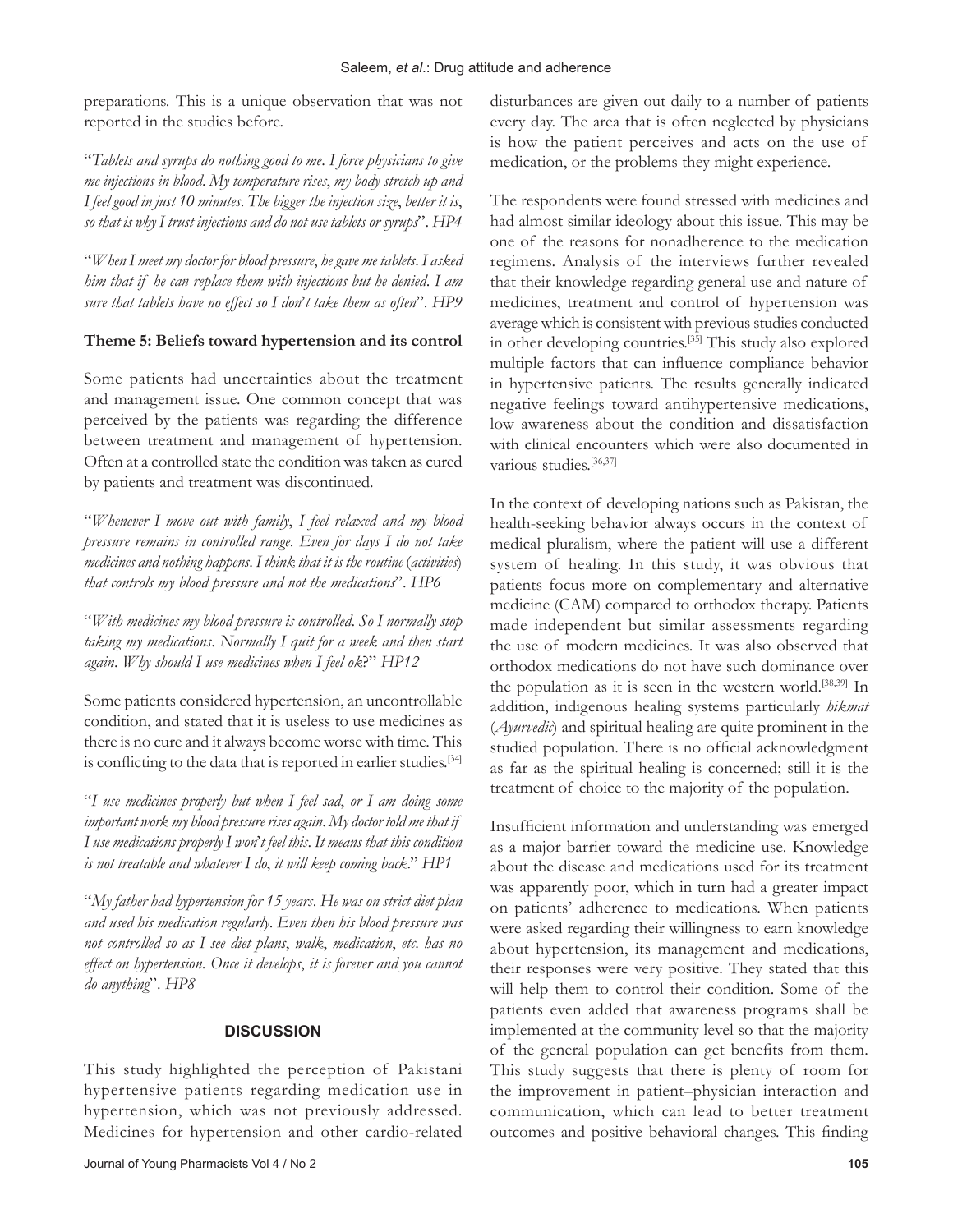was consistent with a previous study conducted on an approach toward hypertension treatment.[40] Moreover, the term adherence to treatment was seen unfamiliar among people and this need to be addressed at the earliest stages of treatment as supported by other investigators.

Advancement in preventive and curative health responses needs to be reconsidered. The gap between healthcare professionals and the patients must be narrowed if optimal results need to be achieved. Development of immediate health strategies, policies, and interventions are the utmost demand of the present day, and this development has to move ahead from promises to practices. An important concern in Pakistan is that strategies and policies are delivered centrally and the remote areas are often neglected. There is merely no concept of development or delivery of interventions and the areas that are focused are diseases such as polio, meningitis, or extended program for immunization. Irrespective of living standards, socio-economic standards and life expectancy chronic diseases such as hypertension and diabetes have to be equally addressed in a more systematic and serious manner. Implementation of interventions for increasing awareness on management of diseases and medicines should be extended to areas that have limited access to healthcare facilities. There are chances that these programs can result in dramatic changes in the perception of patients toward medicines and diseases.

Discussions of the advantages and disadvantages of medications in ways that are relevant for individual patients were apparently lacking in the studied population. This needs a complete and quick turnover of the practices that are currently being employed in the healthcare system of Pakistan. Individuals should be educated not only on the risk factors, presenting features and complications of hypertension, but also about the benefits of medications on the treatment outcomes and quality of life. Patients may need to be educated about the differences between curing hypertension and treating it with medications. Efforts to educate the public about lifestyle modifications in the prevention of hypertension and other cardiovascular diseases may also be of utmost importance.

#### **CONCLUSION**

Findings from this research can be utilized in helping doctors and pharmacists who seek to understand their patients' behaviors and attitudes about antihypertensive medications at the start or during the course of treatment. This may be one of the potential areas for future researchers to focus more on patient's behavioral and informational education about the disease and medications in future. In our sample of hypertensive patients, knowledge about medication and disease seems to be poor. Effects of medication and disease, patient–prescriber relationship, social support, and patients' beliefs and attitudes appear to play a role in maintaining adherence. This study identified a number of key themes that might be useful in enhancing the awareness, knowledge, adherence, and attitudes of Pakistani patients with hypertension. To improve behaviors, healthcare providers should improve their relationship with patients. A well-planned educational program is also recommended to educate patients and encourage them to practice a healthy lifestyle. The most important aspect is the need to check on patients' understanding of the information concerning their illness and treatment. Therefore, an assessment of adherence is vital to improve the effectiveness of any educational program on hypertension.

#### **ACKNOWLEDGMENTS**

We acknowledge the patients and hospital practicing staff for their help in the completion of the study.

### **REFERENCES**

- 1. Kannel WB. Blood pressure as a cardiovascular risk factor. J Am Med Assoc 1996;275:1571-6.
- 2. Mohan S, Campbell NR. Hypertension management: Time to shift gears and scale up national efforts. Hypertension 2009;53:450.
- 3. Nichols-English G, Poirier S. Optimizing adherence to pharmaceutical care plans. J Am Pharm Assoc 2000;40:475-85.
- Alexander M, Tekawa I, Hunkeler E, Fireman B, Rowell R, Selby JV, et al. Evaluating hypertension control in a managed care setting. Arch Intern Med 1999;159:2673-7.
- 5. Stockwell DH, Madhavan S, Cohen H, Gibson G, Alderman MH. The determinants of hypertension awareness, treatment, and control in an insured population. Am J Public Health 1994;84:1768-74.
- 6. Mant J, McManus RJ. Does it matter whether patients take their antihypertensive medication as prescribed? The complex relationship between adherence and blood pressure control. J Hum Hypertens 2006;20:551-3.
- 7. LaFleur J, Oderda GM. Methods to measure patient compliance with medication regimens. J Pain Palliat Care Pharmacother 2004;18:81-7.
- 8. McDonnell PJ, Jacobs MR. Hospital admissions resulting from preventable adverse drug reactions. Ann Pharmacother 2002;36:1331-6.
- 9. Senst BL, Achusim LE, Genest RP, Cosentino LA, Ford CC, Little JA, *et al*. Practical approach to determining costs and frequency of adverse drug events in a health care network. Am J Health Syst Pharm 2001; 58:1126-32.
- 10. Hardeman W, Johnston M, Johnston D, Bonetti D, Wareham N, Kinmonth AL. Application of the theory of planned behaviour in behaviour change interventions: A systematic review. Psychol Health 2002;17:123-58.
- 11. World Health Organization. Chapter XIII Hypertension in Adherence to Long-Term Therapies-Evidence for Action; 2003.
- 12. DiMatteo MR. Variations in patients' adherence to medical recommendations: A quantitative review of 50 years of research. Med Care 2004;42:200-9.
- 13. Krousel-Wood M, Hyre A, Muntner P, Morisky D. Methods to improve medication adherence in patients with hypertension: Current status and future directions. Curr Opin Cardiol 2005;20:296-300.
- 14. Osterberg L, Blaschke T. Adherence to medication. N Engl J Med 2005;353:487-97.